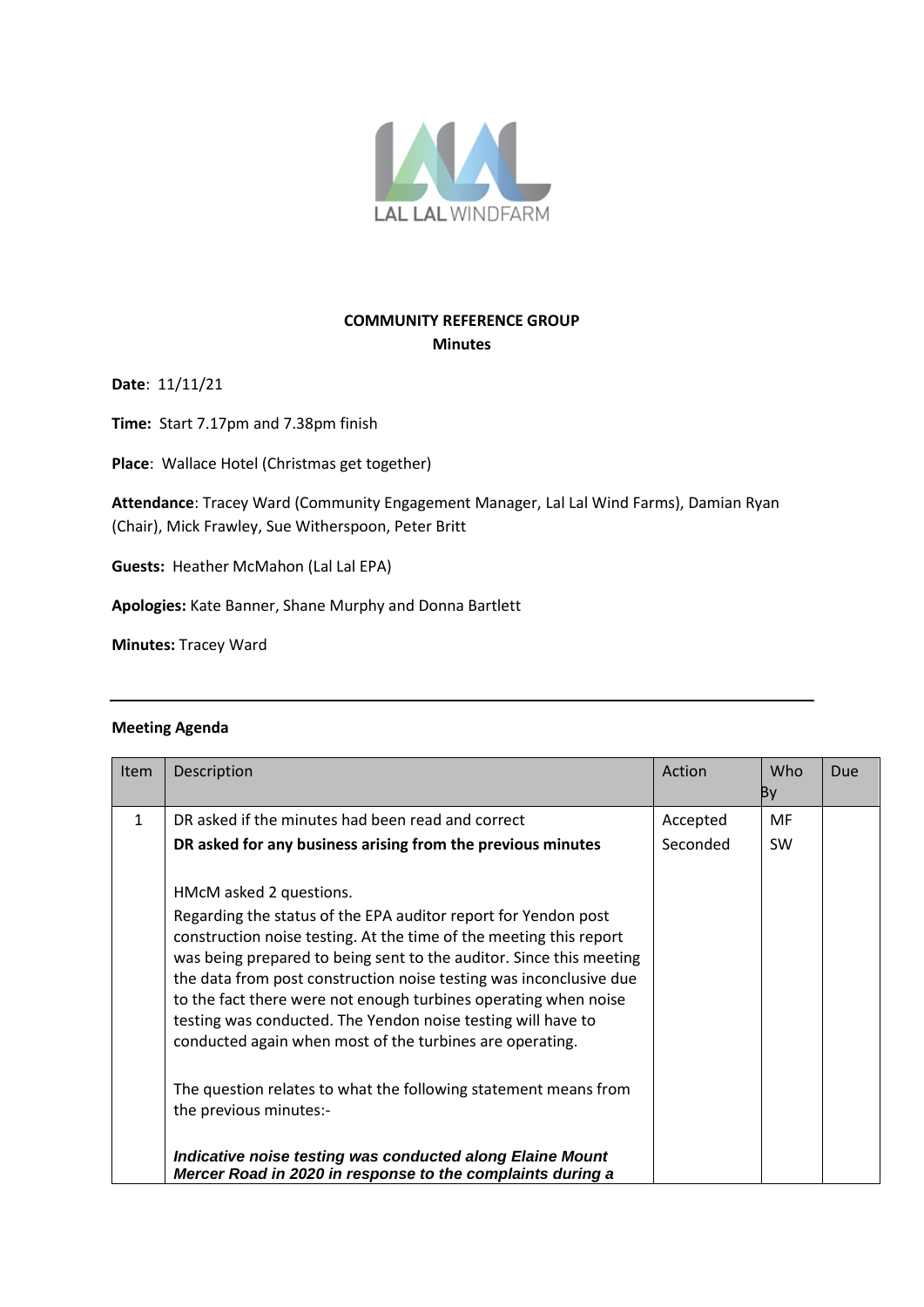|   | period when the wind farm was not full operating and hence<br>before formal testing could commence. This was indicative only<br>and formal representative noise compliance testing is that done<br>in accordance with the Noise Compliance Test Plan.                                                                                                                                                                                                                                                                                                                                                                                                                                                                                                                                                                                                                                                                                                                                         |  |  |
|---|-----------------------------------------------------------------------------------------------------------------------------------------------------------------------------------------------------------------------------------------------------------------------------------------------------------------------------------------------------------------------------------------------------------------------------------------------------------------------------------------------------------------------------------------------------------------------------------------------------------------------------------------------------------------------------------------------------------------------------------------------------------------------------------------------------------------------------------------------------------------------------------------------------------------------------------------------------------------------------------------------|--|--|
|   | Response below from Kevin Garthwaite from RES:-                                                                                                                                                                                                                                                                                                                                                                                                                                                                                                                                                                                                                                                                                                                                                                                                                                                                                                                                               |  |  |
|   | I think the best way to explain this is to say that at that particular<br>time the wind farm was not operating at full capacity however we<br>were receiving complaints from Elaine Mount Mercer Road. Due<br>to the fact that the wind farm was not operating normally we<br>were therefore unable to start the formal noise testing (under the<br>Noise Compliance Test Plan) which is supposed to be done at a<br>time when the wind farm is operating normally. The wind farm<br>was being constrained by AEMO under the testing regime and at<br>the time we did not know when it would be released to full<br>capacity. In an abundance of caution it was decided therefore to<br>carry out an interim test at the closest property to the turbines<br>along the Elaine Mount Mercer Road. The interim test is only<br>representative of the wind farm in the operational state at the<br>time of the test and is not representative of the wind farm when it<br>is operating normally. |  |  |
|   | IN response to the second part it is as explained at the CRG the<br>test plan has been devised scientifically by an independent<br>acoustician and checked by and EPA approved auditor. If the wind<br>farm complies at K15aa then it will comply at properties at more<br>distant locations.                                                                                                                                                                                                                                                                                                                                                                                                                                                                                                                                                                                                                                                                                                 |  |  |
| 2 | Update from Community Engagement Manager, report for October<br>to November 2021                                                                                                                                                                                                                                                                                                                                                                                                                                                                                                                                                                                                                                                                                                                                                                                                                                                                                                              |  |  |
|   | Landscape program                                                                                                                                                                                                                                                                                                                                                                                                                                                                                                                                                                                                                                                                                                                                                                                                                                                                                                                                                                             |  |  |
|   | The landscaping program closed in July 2021 for new applications.<br>There were 438 applications for payments and 4 applications for<br>actual landscaping. The payment in lieu of landscaping for Lal Lal<br>Falls has now been paid to Moorabool Shire Council. One<br>complaint has been received from the Wind Farm Commissioner<br>regarding the landscaping applicant wanting the change the<br>landscaping plan offered by LLWF. This change may not screen the<br>dwelling form views of turbines. LLWF has offered a possible<br>solution to the complainant and are expecting a response on<br>22/2221.                                                                                                                                                                                                                                                                                                                                                                             |  |  |
|   | TV reception complaints<br>There have been a couple of new TV reception complaints from<br>Elaine. Interim antenna works have been carried our while we are<br>waiting for the turbines to be operational again so a more<br>comprehensive assessment can be undertaken.                                                                                                                                                                                                                                                                                                                                                                                                                                                                                                                                                                                                                                                                                                                      |  |  |